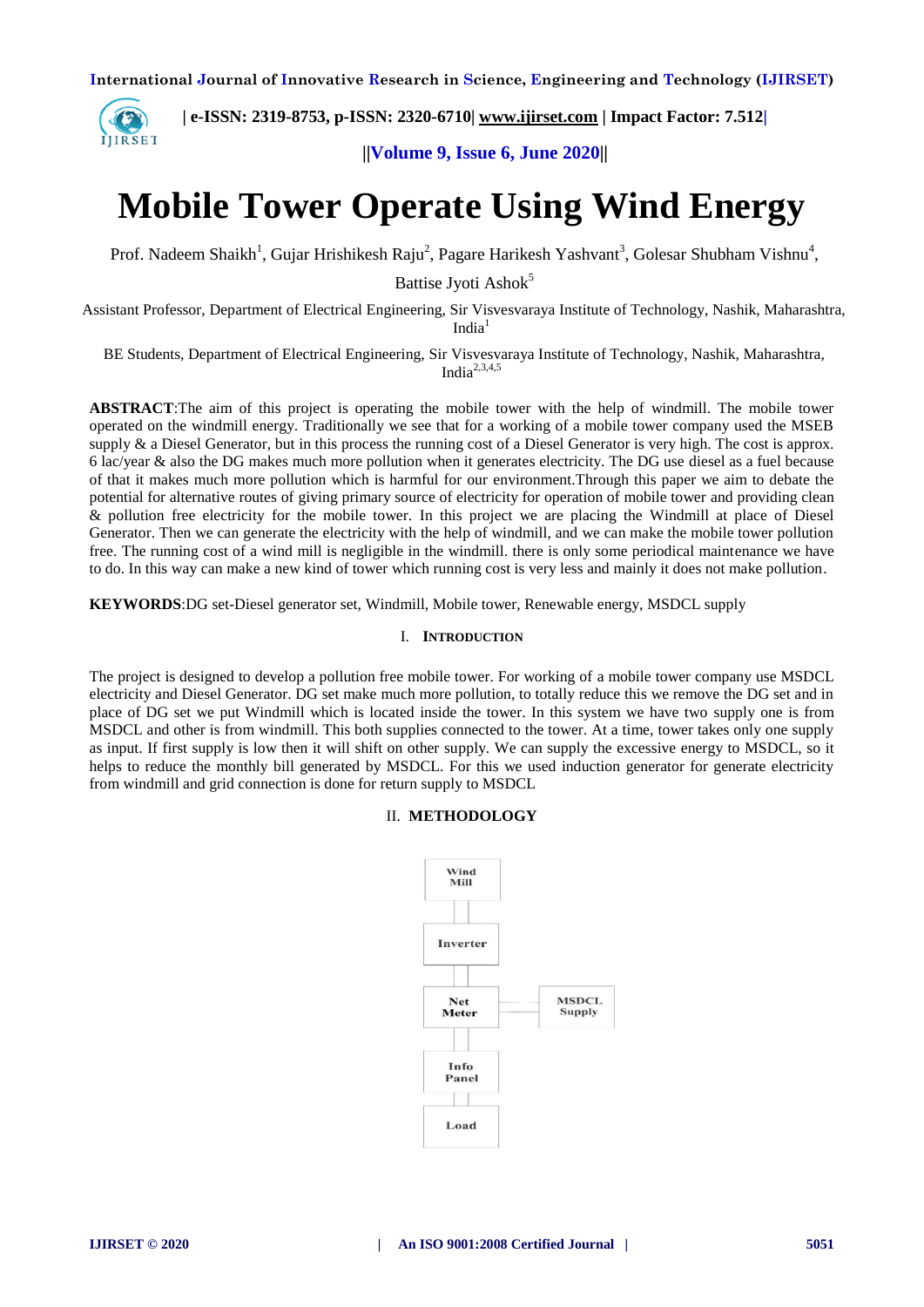

 **| e-ISSN: 2319-8753, p-ISSN: 2320-6710| [www.ijirset.com](http://www.ijirset.com/) | Impact Factor: 7.512|**

 **||Volume 9, Issue 6, June 2020||** 

The tower we choose for this project is Ground Based Tower (GBT). These types of tower are mostly available in the village area. In the village side area, the density of wind is very high and this will help to rotate wind mill faster. The height of GBT tower is very high & its structure is also very strong. Because of that it can hold the windmill very easily and it will give much more protection for windmill.The only aim of this project is that to generate clean, pollution free & reasonable Energy to operate a mobile tower. Because now a days the rate of use of smartphones is very high. Because of that the number of mobile towers is increasing very rapidly and the tower operate on DG set in remote area which makes more pollution.

a) **TRANSFORMER:** Transformer is a static device which transfer alternating current from one side to another side by change in magnitude without change in frequency. Its only work on AC sources. It changes in current or voltage magnitude. Mainly it consists two coils, one is primary and another is secondary. In this project we use step down transformer is use. We required 24v for one operator and 48v for two operators. Transformer is key component of electrical grid.



FIGURE:1 TRANSFORMER

**b) VERTICAL AXIS WINDMILL:** Windmill convert the kinetic energy of wind into the clean renewable electrical energy. Vertical axis windmill work on any direction of air flow. By this advantage, efficiency of this windmill is very high in low density air pressure area. H-type blade are use which provide best efficiency among all the blade. This windmill consist 3-5 blade depend on windmill capacity and air pressure. In three blade construction the angle between two blades is  $120^0$ . A combination gears increase the speed of rotation of the rotor from about 18 revolutions a minute to roughly 1,800 revolutions per minute, so this speed that allows the turbine's generator to produce AC electricity. It is compact in size.



Figure:2 H-type Rotor

c) **SYNCHRONOUS GENERATOR:**Voltage regulator is electrical or electronic device which provide suitable power supply. Its work is automatically. Depending on the design, it may be used for AC or DC voltages. Feedback voltage regulators operate by comparing the actual output voltage signal with some fixed reference voltage signal. If error is occurred then by adding or reducing the voltage level it can math with reference voltage. And according to set voltage level, voltage regulator provide output.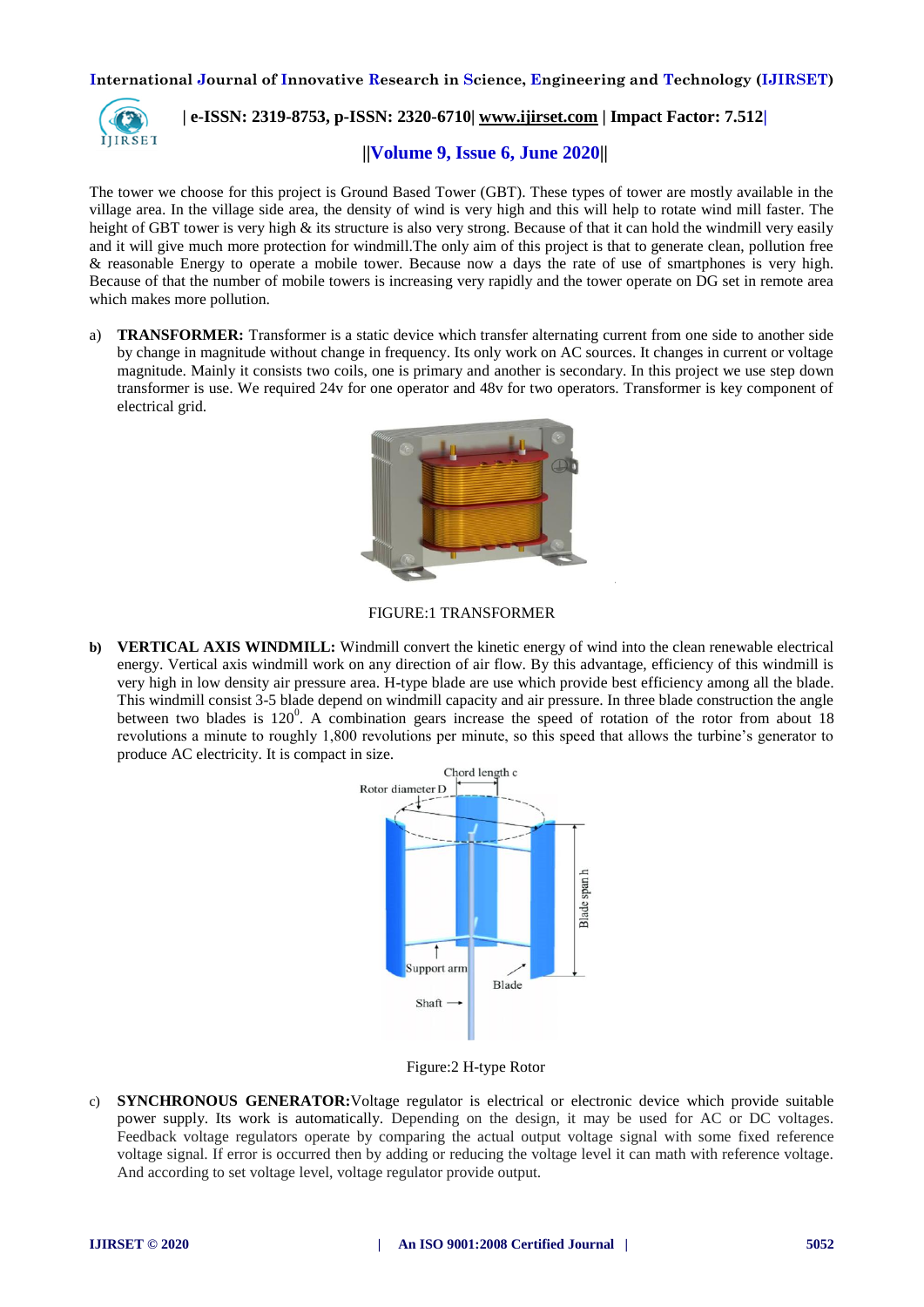

 **| e-ISSN: 2319-8753, p-ISSN: 2320-6710| [www.ijirset.com](http://www.ijirset.com/) | Impact Factor: 7.512|**

 **||Volume 9, Issue 6, June 2020||** 



Figure:3 Synchronous Generator

**d) VOLTAGE REGULATOR:** Voltage regulator is electrical or electronic device which provide suitable power supply. Its work is automatically. Depending on the design, it may be used for AC or DC voltages. Feedback voltage regulators operate by comparing the actual output voltage signal with some fixed reference voltage signal. If error is occurred then by adding or reducing the voltage level it can math with reference voltage. And according to set voltage level, voltage regulator provide output.



Figure:4 Automatic Voltage Regulator

**e) SMPS:**SMPS full form is switch-**mode** power supply. Its work is to convert AC voltage power to lower voltage DC power. It provides multiple output terminal. Mostly SMPS are used for computer system devices also in industrial machine tool. In our project we required multiple voltage for various application so we use SMPS to fulfil the multiple voltage requirements.



Figure:5 Switch Mode Power Supply

f) **BI-DIRECTIONAL METER:** Net metering is a billing system that allows electric customers to sell to their electric utility any excess electricity generated by their DG system. Many different renewable sources may be eligible for net metering credits, but rooftop solar, rooftop windmill installations are the most common type are promoted with net metering. While net metering policies vary by state, customers with rooftop windmill or rooftop solar or other systems usually are credited at the full retail electricity rate for any electricity they sell to electric utilities via the grid. The full retail electricity rate includes the cost of the power also all of the fixed costs of the poles, wires, meters, advanced technologies, and other infrastructure that make the electric grid safe, reliable, and able to accommodate rooftop windmill panel or other systems. Through the credit or payment, they are receive, net-metered customers effectively avoid paying these costs for the grid.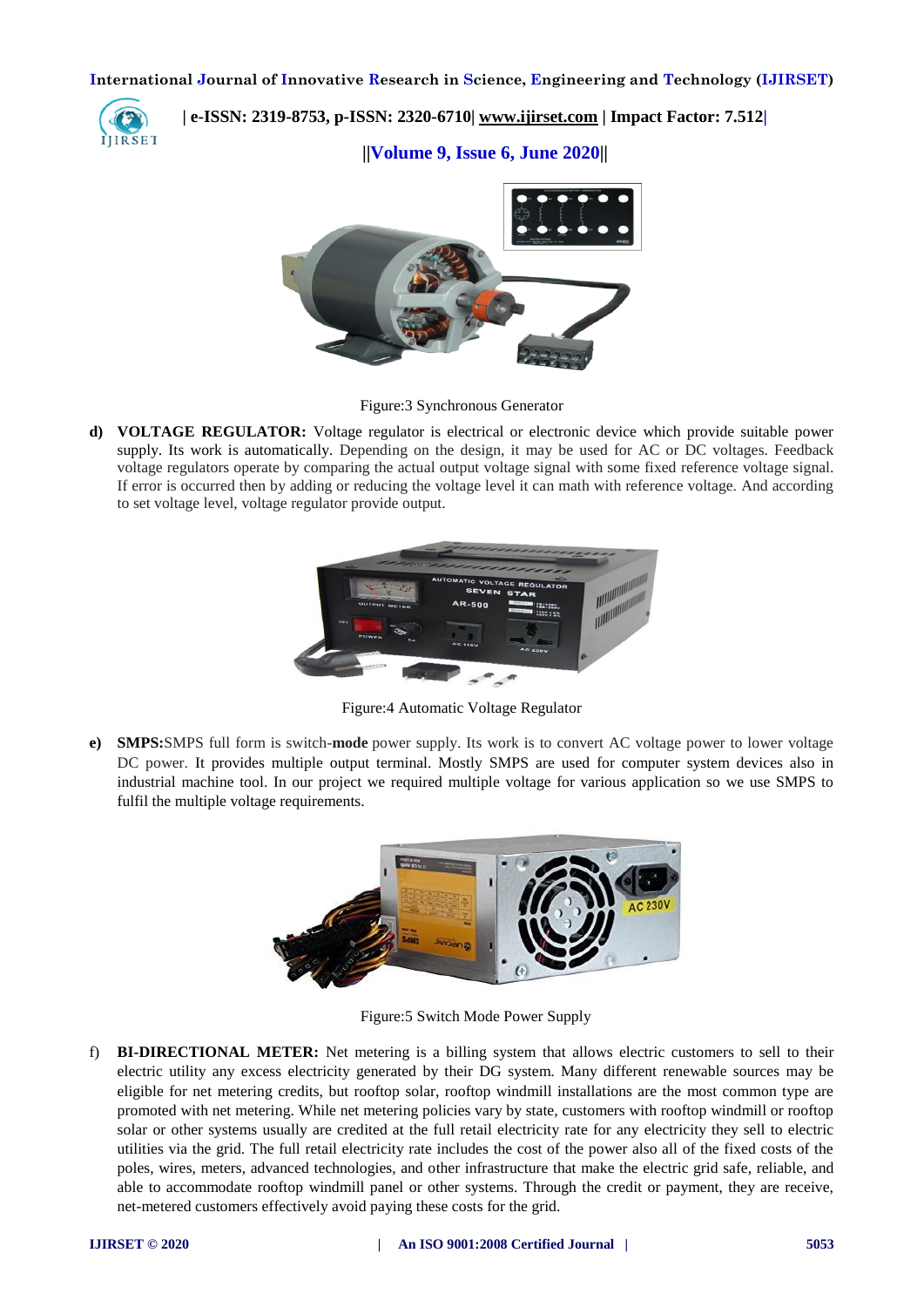

 **| e-ISSN: 2319-8753, p-ISSN: 2320-6710| [www.ijirset.com](http://www.ijirset.com/) | Impact Factor: 7.512|**

 **||Volume 9, Issue 6, June 2020||** 



Figure:6 Bi-directional Meter

**g) SCADA:** The components required for the reliable operation of the overall system are system control and monitoring, the energy management system (EMS), and system thermal management. System control and monitoring is general (IT) monitoring, which is partly combined into the overall supervisory control and data acquisition (SCADA) system.it also provide real time data and real time fault analysis. By using plc and SCADA we can control the operation of windmill which are located in remote location.



Figure:7 SCADA Panel And PLC

**h) LOAD (MOBILE TOWER):**In our project mobile tower is act like a load, where we give the generated energy to this load. It required both AC and DC current. Ac supply is required for auxiliary equipment like light, air condition and other application. Where DC supply is use to operate the mobile tower radiation plates and its connected device. This equipment works on plus and minus 24 volt for one operator. It required 60Amp current. It required continuous supply without distraction and minimum switching.



**Figure:8 Mobile Tower**

#### III. **EXPERIMENTAL RESULTS**

By this design we can replace the pollution making mobile tower with the renewable, clean and pollution free mobile tower.by this design we can promote the renewable energy and create new way to save the fossil fuel.